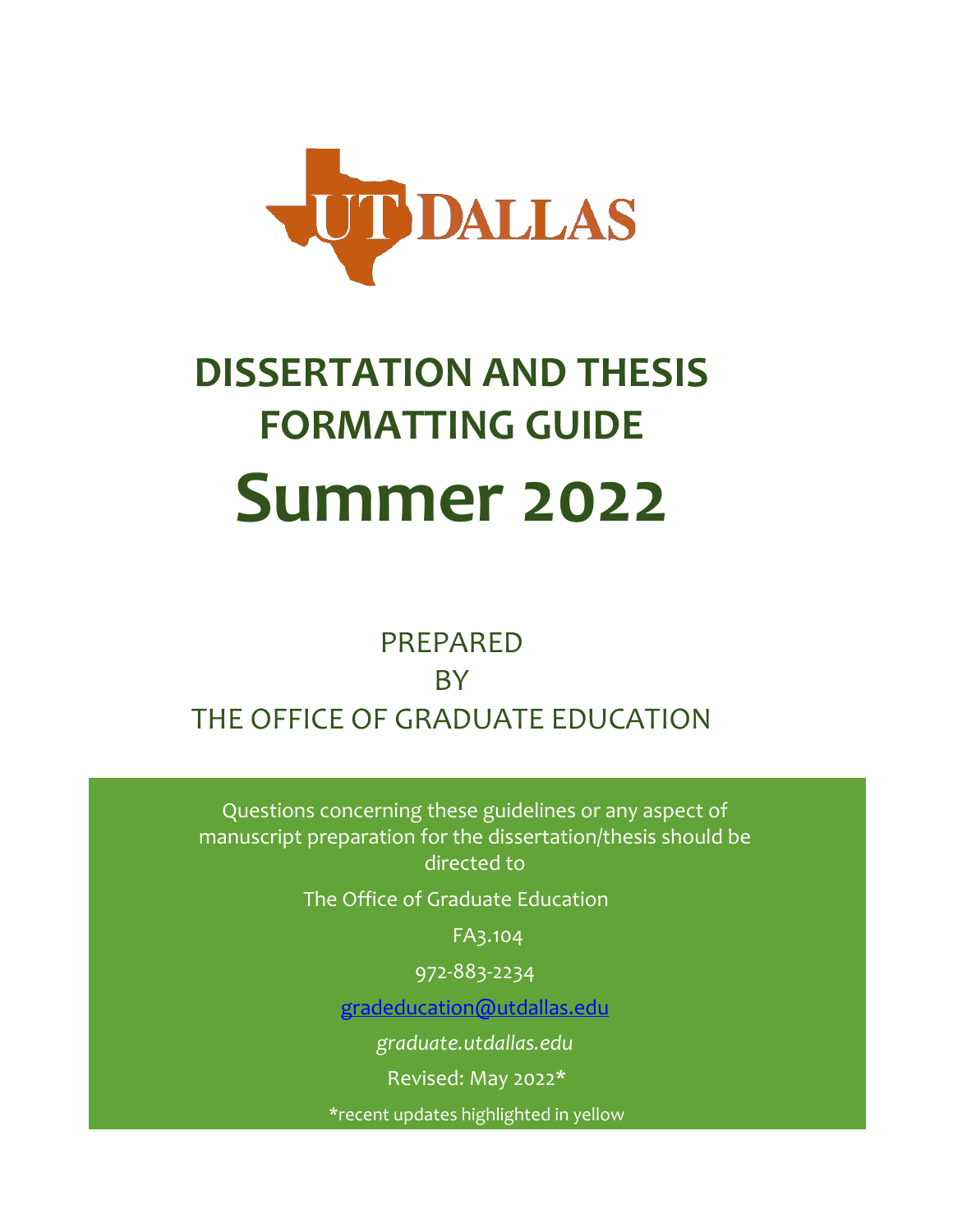# **TABLE OF CONTENTS**

| USE OF PREVIOUSLY PUBLISHED PAPER(S) WITHIN A DISSERTATION/THESIS  11 |
|-----------------------------------------------------------------------|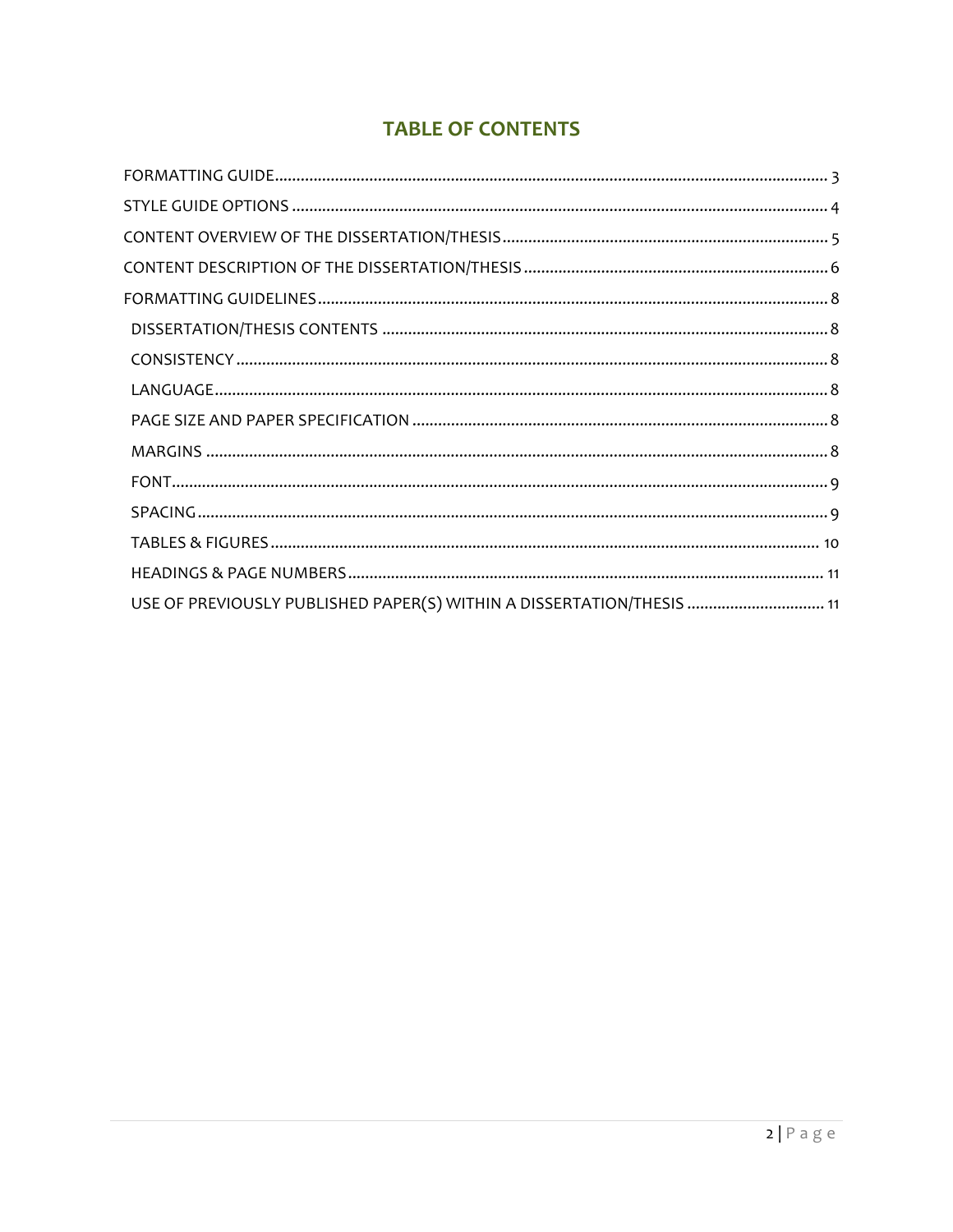# **FORMATTING GUIDE**

<span id="page-2-0"></span>This guide is designed to assist students in preparation of their dissertation/thesis and to help graduate candidates present results of their research for the use and interest of the academic community and the public at large. Submission of the dissertation/thesis is the final step leading to conferral of a graduate master's or doctoral degree. UT Dallas requires publication of the dissertation and abstract in its original form. The dissertation becomes a permanent and archived record of original research. General guidelines outlined in this guide apply to both master's and doctoral students unless otherwise specified. At UT Dallas, the term *dissertation* refers to the final research paper for the doctoral degree and the term *thesis* refers to the research paper required for some master's programs. Please refer to the [DISSERTATION AND THESIS SUBMISSION GUIDE](https://graduate.utdallas.edu/docs/thesisdissertationguide_submission.pdf) for information and requirements for submission. University policies on graduate study at UT Dallas are outlined in the Policy Statement UTDPP1052, [https://policy.utdallas.edu/pdf/utdpp1052.](https://policy.utdallas.edu/pdf/utdpp1052)

Please note that the student is responsible for knowing and conforming to the current guidelines and to any special departmental or disciplinary requirements that may apply. Difficulty of use or lack of knowledge of software tools will not be considered reasons to exempt an author from compliance with these guidelines.

It is the responsibility of the author to reformat the document into a PDF file, check the reformatted document for accuracy, and submit the PDF document to the UTD ETD website for publication. No compression should be used. No changes can be made to the electronic thesis/dissertation once it is approved.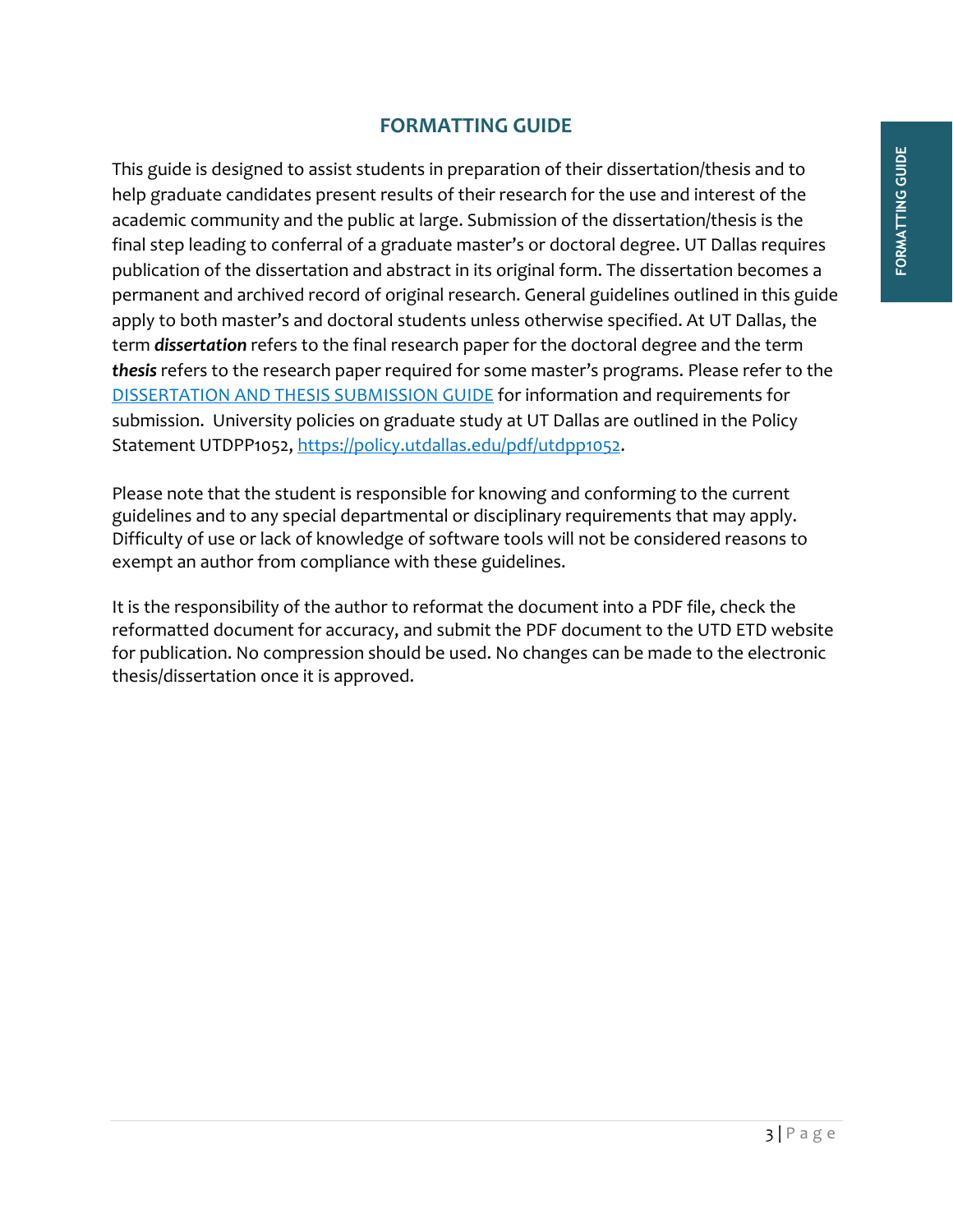# **STYLE GUIDE OPTIONS**

<span id="page-3-0"></span>Various disciplines use different conventions in writing and publishing. Therefore, graduate candidates, in consultation with their dissertation advisor and committee, may select from a set of recognized style manuals. All decisions regarding style and format must be consistent with the chosen style manual and the guidelines outlined in this Dissertation and Thesis Guide. In addition to the recommendations of each style guide, the Office of Graduate Education has a small number of required format elements which are outlined in the remainder of this guide.

Reference guidelines and appropriate citation standards should reflect the author's style guide choice and discipline. They must be detailed consistently throughout the document. Reference format should be consistent with discipline and publication standards and/or style guide choice.

Recommended style guides are listed below:

• Banik, Baysinger, Kamat & Pienta. *ACS Guide to Scholarly Communication.* (4th edition). An American Chemical Society Publication.

Access has moved to an online version available to ACS Members and organizational subscribers and will be updated digitally [\(https://pubs.acs.org/page/acsguide\)](https://pubs.acs.org/page/acsguide). Either the book or online version are acceptable.

- American Psychological Association. *Publication Manual of the American Psychological Association* (7th Edition). Washington, D.C.: American Psychological Association.
- *The Chicago Manual of Style (17<sup>th</sup> edition). Chicago: University of Chicago Press.*
- IEEE Editorial Style Manual, [https://www.ieee.org/content/dam/ieee](https://www.ieee.org/content/dam/ieee-org/ieee/web/org/conferences/style_references_manual.pdf)[org/ieee/web/org/conferences/style\\_references\\_manual.pdf](https://www.ieee.org/content/dam/ieee-org/ieee/web/org/conferences/style_references_manual.pdf)
- Modern Language Association of America. *MLA Handbook* (9<sup>th</sup> Edition). New York: Modern Language Association of America.
- Turabian, Kate L. *A Manual for Writers of Term Papers, Theses, and Dissertations* (9th Edition). Chicago: University of Chicago Press.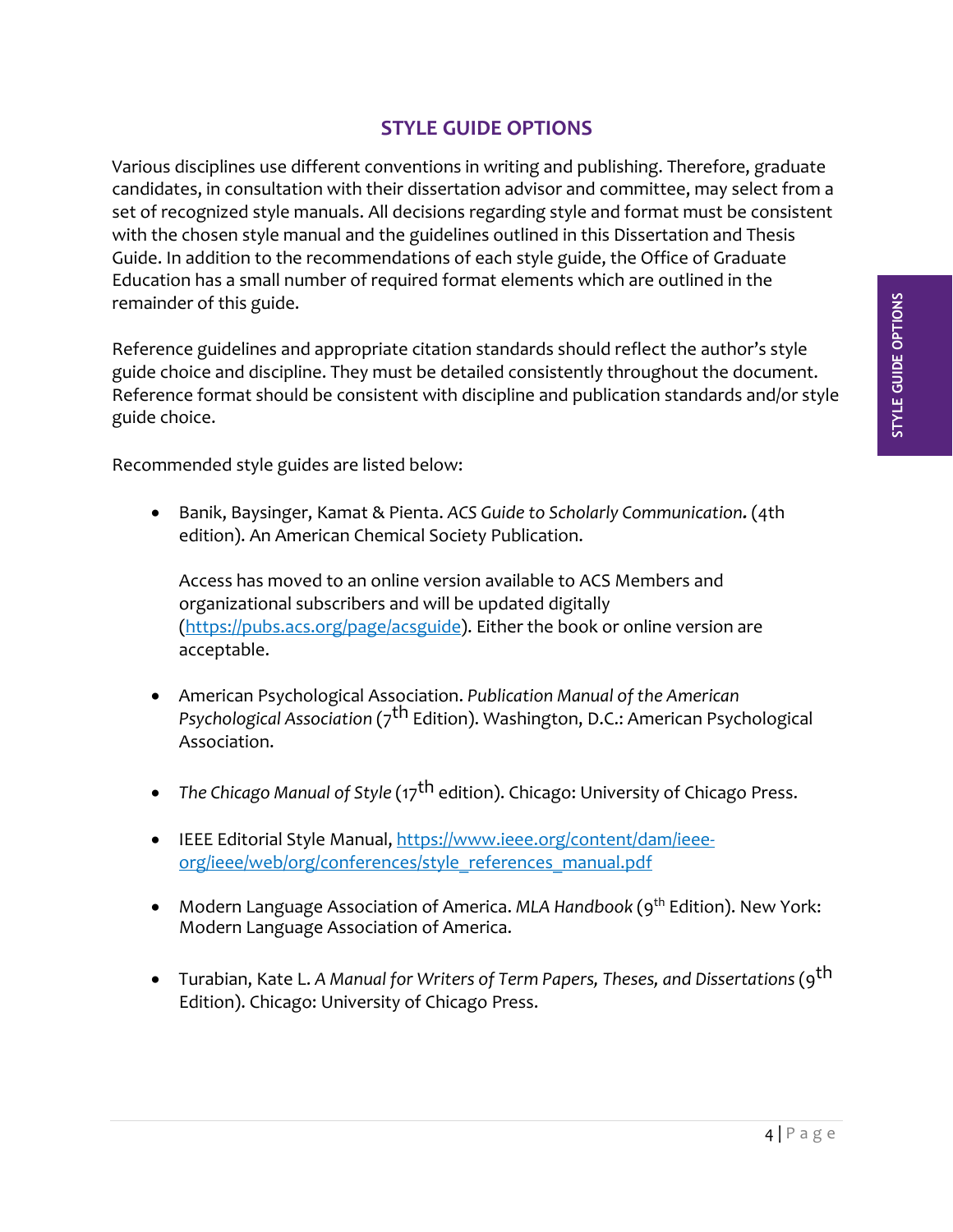## **CONTENT OVERVIEW OF THE DISSERTATION/THESIS**

<span id="page-4-0"></span>The table below displays the recommended contents, document order and page numbers for the dissertation/thesis. Not all documents contain all items; however, if they are included, they must be in this order.

Our office will not accept dissertation submissions that are missing major components. All headings must be set up, all chapters must be complete, all figures/tables must be incorporated into the body of the dissertation or placed in appendices, and there can be no placeholders for major sections. The version submitted to our office is the version that you will defend with, and as such, it must be as complete as possible. The only sections that can be added later are the Dedication, Acknowledgments, Biographical Sketch and Curriculum Vitae.

| <b>Section</b>                                                                                                   | <b>Numbering &amp; Pagination</b>                                                                              |
|------------------------------------------------------------------------------------------------------------------|----------------------------------------------------------------------------------------------------------------|
| <b>Preliminary Pages</b>                                                                                         |                                                                                                                |
| First Page (formerly Signature Page)                                                                             | Page counted, number is not typed or<br>printed on page                                                        |
| Copyright Page (optional, but inclusion is highly<br>recommended)                                                | Page counted, number is not typed or<br>printed on page                                                        |
| Dedication (optional)                                                                                            | Page counted, number is not typed or<br>printed on page                                                        |
| Title Page (required)                                                                                            | Page counted, number is not typed or<br>printed on page                                                        |
| Acknowledgments (required)                                                                                       | Counted, number typed<br>Acknowledgments is the first page on<br>which a number will appear                    |
| Abstract (required)<br>ProQuest/UMI permits 500 words for both doctoral and<br>master's abstracts                | Counted, number typed                                                                                          |
| Table of Contents (required)                                                                                     | Counted, number typed                                                                                          |
| List of Figures or List of Illustrations (required if there are 5<br>or more figures)                            | If included, type number( $s$ ) on page( $s$ )                                                                 |
| List of Tables (required if there are 5 or more tables)                                                          | Counted, number typed                                                                                          |
| List of abbreviations or symbols (if used)                                                                       | Counted, number typed                                                                                          |
| <b>Body of Dissertation (required)</b>                                                                           |                                                                                                                |
| a. Text (required)<br>b. Appendix/Appendices (optional)<br>c. Bibliography, References or Works Cited (required) | First page of text is always numbered "1".<br>Remaining pages are numbered<br>consecutively in Arabic numerals |
| Biographical Sketch (required)                                                                                   | Counted, number typed                                                                                          |
| Curriculum Vitae (required)                                                                                      | Pages not counted as part of main text,<br>numbering optional                                                  |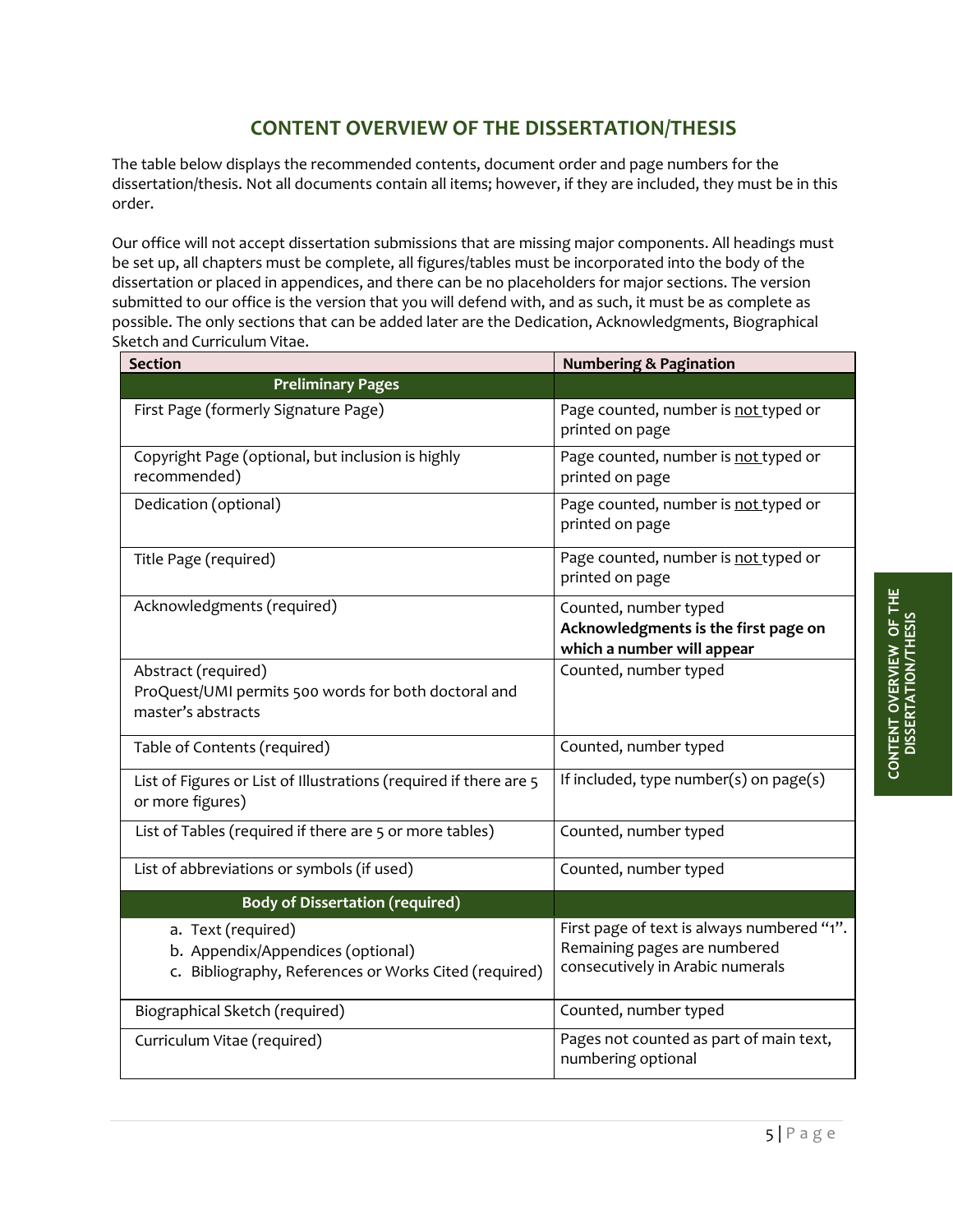#### **CONTENT DESCRIPTION OF THE DISSERTATION/THESIS**

#### **First Page**

<span id="page-5-0"></span>Previously called the Signature Page, this page contains the committee members' names in alphabetical order by last name unless there is a reason to do otherwise. This page is unsigned in the electronic version of the thesis/dissertation.

#### **Copyright**

The author of the thesis/dissertation automatically owns the copyright of his or her original work once it is "fixed" in some medium - written on paper, stored on a computer drive, etc. It is not required to place a copyright notice on page 2 of the thesis/dissertation, but it is highly recommended. If the notice is included, the student's name must be identical to the name on file in the Registrar's Office and as it appears on the first page, title page and the abstract. For further information about copyright protection, ownership and fair rights, see [http://www.copyright.gov/.](http://www.copyright.gov/)

#### **Title Page**

The student's name must appear here as it does on the first page, copyright page and on the abstract. The date on this page is the date of the conferral of the degree, not the date of the defense of the thesis/dissertation.

If the thesis or dissertation has a main title and a subtitle, put the main title on a single line, followed by a colon, and organize the subtitle in inverted pyramid form below the main title. If the main title is too long to fit on a single line, organize the main title in inverted pyramid form.

#### **Acknowledgments**

At the end of the acknowledgments page, leave two single line spaces below the last line of text and add the "Month Year" in which you defended your thesis or dissertation.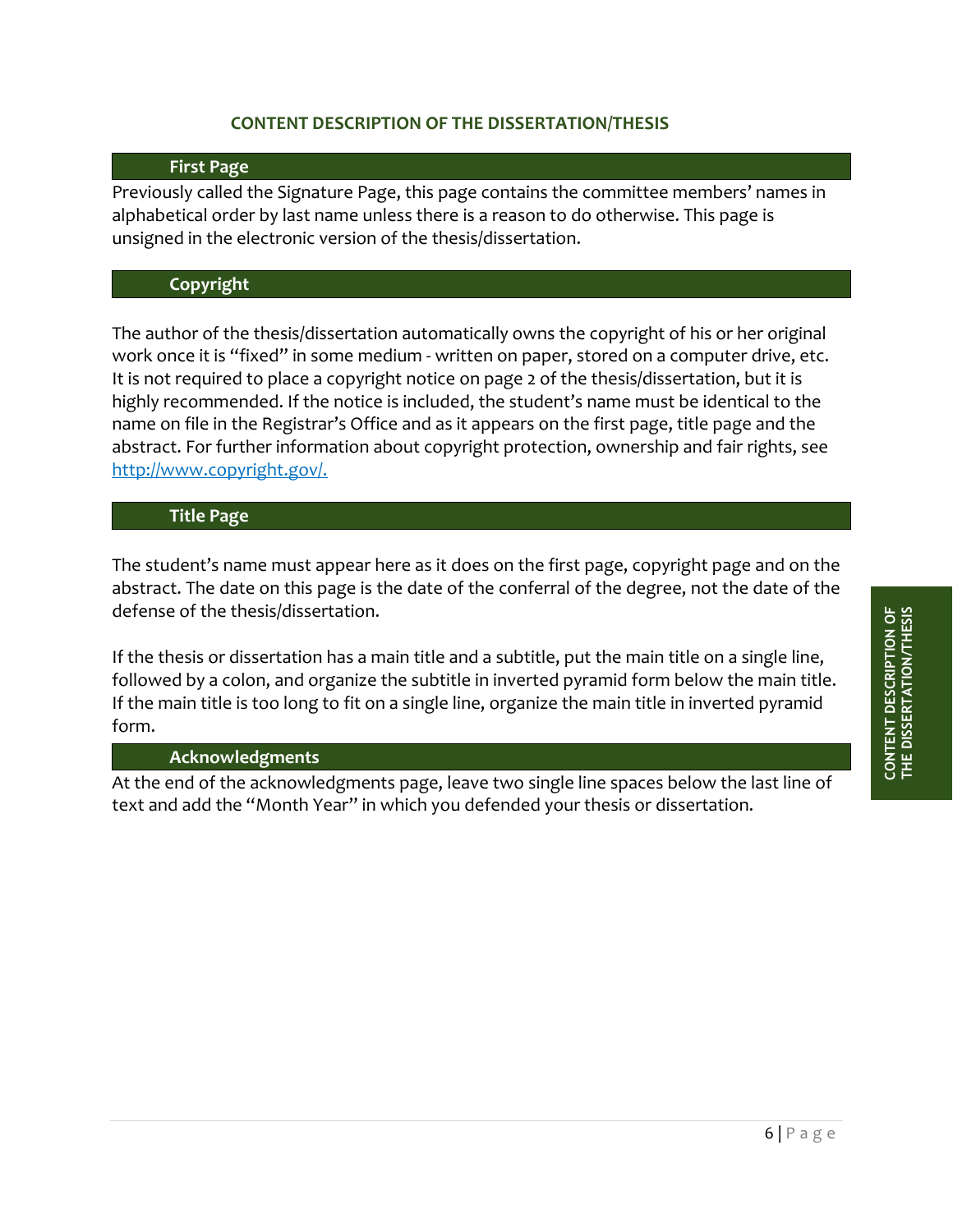#### **Abstract**

The abstract should be a concise statement of the nature and content of the thesis/dissertation, indicating its significance as a piece of research. It should be a continuous summary, not disconnected notes or an outline. Both doctoral dissertation and master's thesis abstracts should not exceed 500 words. Even though ProQuest/UMI no longer has a word limit on abstracts, they will truncate any abstract over 500 words when they publish it in print indexes such as "Dissertation Abstracts International" and "Master's Abstracts International". The candidate must make certain that the name appearing on the abstract is the same as that on the first, copyright, and title pages. The title of the abstract must be the same as the title on the finished dissertation. The year on this page is the year of degree conferral.

#### **Table of Contents**

The Table of Contents is required. The Table of Contents should accurately reflect the outline and organization of the manuscript. It should include the Acknowledgments, Abstract, List of Figures (if any), List of Tables (if any), List of Abbreviations (if any), chapter titles of the text (and any sections/subsections you choose to include), Appendices (if any), Bibliography/References, Biographical Sketch, and Curriculum Vitae (the Curriculum Vitae is listed in the Table of Contents but is not assigned a page number).

#### **Appendices**

Materials which are peripheral but relevant to the main text of the thesis/dissertation should be placed in appendices. Appendix material must meet the same requirements of margins and pagination as the text. Reduction of materials to meet margin requirements is acceptable only if the print remains clear and legible.

#### **Documentation Sources**

Reference guidelines and appropriate citation standards should reflect the author's style guide choice and discipline. They must be detailed consistently throughout the document. The bibliography or list of references should indicate materials *actually used* (and the edition, if that used is not the first). Reference format should be consistent with discipline and publication standards and/or style guide choice.

#### **Biographical Sketch and Curriculum Vitae**

A brief biographical sketch of the author should be included and written in third person. Information may include education and degrees awarded, publications, and any teaching, business, industry, or military experience. The Curriculum Vitae (CV) should be consistent with discipline standards. For examples and information see [Sample Pages](https://graduate.utdallas.edu/docs/SAMPLE%20PAGES_%201.25%20top%20margin%20and%20other%20revisions.pdf) on the Office of Graduate Education website.

#### **Non-Print Dissertations/Theses**

Specific format requirements for videotapes, paintings, and so forth should be obtained from The Office of Graduate Education prior to the start of the creative project.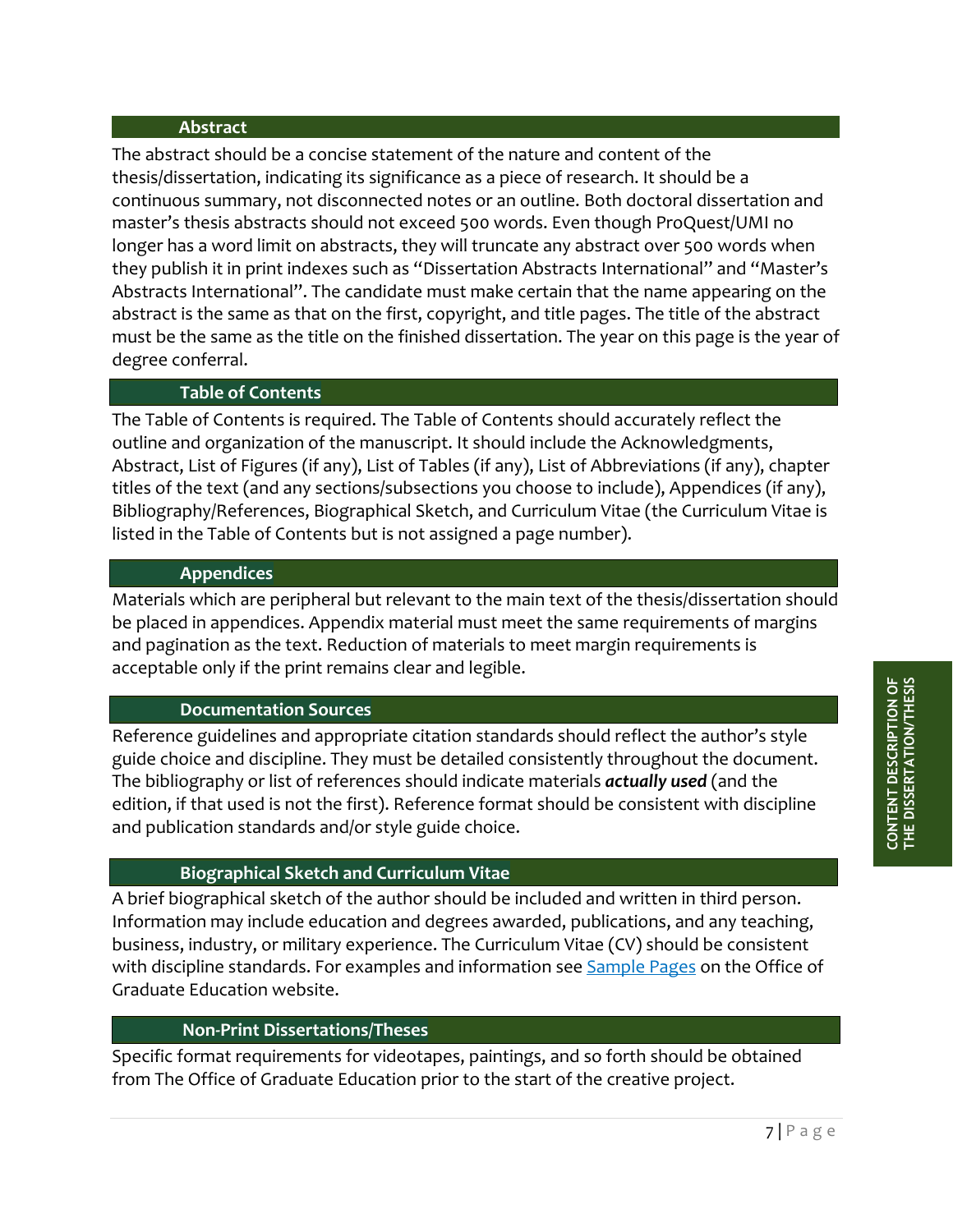### **FORMATTING GUIDELINES**

<span id="page-7-0"></span>The Office of Graduate Education has prepared the following suggestions to assist with dissertation/thesis preparation. The requirements for formatting, production and submission of dissertation/thesis outlined below meet the necessary standards for electronic archiving as set out in the ProQuest/UMI and American Library Association (ALA) guidelines. The precise form, style and appearance should be consistent throughout and conform to best practices in the discipline and those outlined in the selected style guide. The finished dissertation/thesis reflects the ability and character of its author and must be a professional quality manuscript. To help prepare for writing of the manuscript and to assist with formatting and style decisions, see our [Sample Pages.](https://graduate.utdallas.edu/docs/SAMPLE%20PAGES_%201.25%20top%20margin%20and%20other%20revisions.pdf) Also, completed dissertations are available for review in the Dean's Office of each school, in the Eugene McDermott Library and also online [electronically.](https://utd-ir.tdl.org/) Examples of preliminary pages are available as downloadable templates in two formats - Microsoft word and LaTeX.

[Download MS Word template](https://graduate.utdallas.edu/docs/wordtemplate2018.zip)

[Download LaTeX Template](https://graduate.utdallas.edu/docs/LaTeX_template2021.zip)

<span id="page-7-1"></span>Dissertations submitted to our office **must be formatted using our most recent template**. Dissertations formatted without a template or with an outdated template (Feb. 2018 or earlier for Word, Oct. 2021 or earlier for LaTeX) will be rejected and students will be asked to resubmit.

#### **DISSERTATION/THESIS CONTENTS**

The dissertation/thesis represents an organized, cohesive document of original scholarly research. Content will always include a descriptive title and subtitles. It must also include an abstract, a full introduction delineating a research question, a comprehensive literature review, and a final overall discussion describing the results of the research and the contribution of the dissertation/thesis to the field.

#### <span id="page-7-2"></span>**CONSISTENCY**

As a representative document, the dissertation and thesis should be produced in a format with a consistent style and appearance. Consistency extends to pagination, font, table presentation, etc. Refer to selected style guide for recommendations.

#### <span id="page-7-3"></span>**LANGUAGE**

The document should be written in Standard English and adhere to appropriate spelling, grammar, and punctuation conventions.

#### <span id="page-7-4"></span>**PAGE SIZE AND PAPER SPECIFICATION**

Page size must be 8.5 x 11 inches (or 216 × 279 millimeters), also known as "letter" size in U.S. standards.

<span id="page-7-5"></span>**MARGINS**

- All top margins-1.25"
- All left margins-1.25"
- All right margins- .75"
- All bottom margins-1.25"

Margins must be consistent throughout the manuscript, including pages containing tables, figures, or other illustrative materials.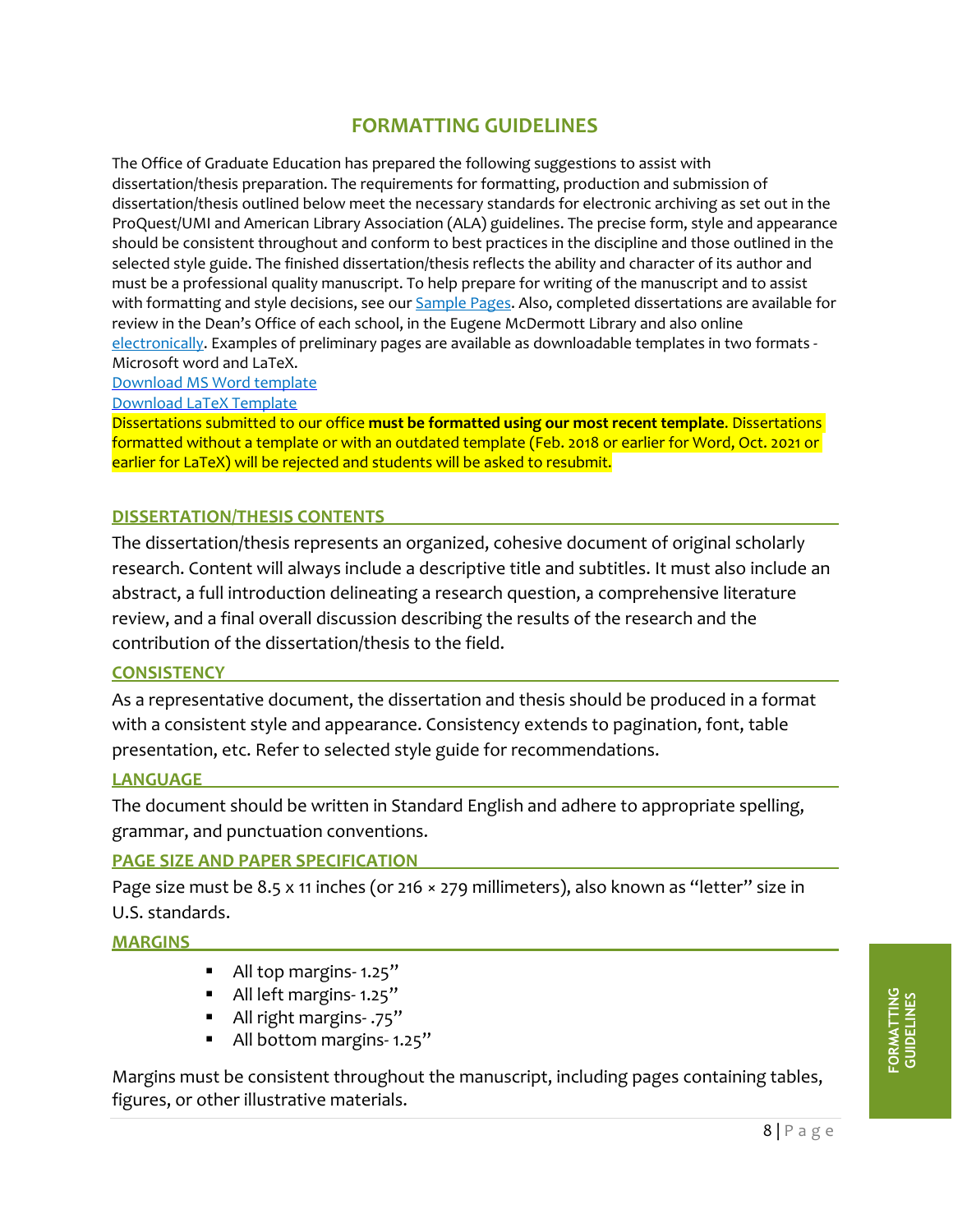#### <span id="page-8-0"></span>**FONT**

- 12-point font is standard and recommended for legibility
- Font size should remain consistent throughout. Within the document, keep all figure/table captions and chapter headings the same font size as the text
- Smaller font size may be appropriate for footnotes or other material outside of the main text

#### <span id="page-8-1"></span>**SPACING**

The document must be either double-spaced or spaced with 1.5 spaces, throughout. Exceptions to this may include the following:

- Bibliography should be single spaced *within* each entry while maintaining a doublespace *between* each entry - this convention also holds true for Table of Contents entries, List of Tables/Figures entries, and Table/Figure captions that are more than one line in length
- Quotations as paragraphs, captions, lists, graphs, charts, footnotes/endnotes, bibliographic entries, items within tables, and lists in appendices
- Lengthy tables may be single-spaced
- Irregular spacing may be used to accommodate poetry, creative writing or other forms of artistic expression

#### **Avoid:**

- *Widows* a short line ending a paragraph at the top of a page
- **O***rphans* a heading or subheading at the bottom of a page that is not followed by text
- *White Space* When a figure or table won't fit on a page and you move it to the top of the next page, sometimes blank space or "white space" is left on the first page—this is unacceptable. Please continue text from the second page to fill up the blank space on the first page
- *Conversion errors* If you are working in Microsoft Word, please make all edits in your Word file and convert the file to PDF once edits have been made. Our office cannot make changes to a document that has been converted from PDF to Word. All track changes must be turned off before converting to PDF.

A word of caution: DO NOT use another thesis/dissertation as a model for your work without also checking the current guides. Do not assume that because another thesis/dissertation was accepted with the same format, yours will be. A number of situations could arise: requirements or interpretations may have changed; an inexperienced checker may have let faulty formatting slip by, etc. When in doubt, check with the Office of Graduate Education. Theses/dissertations that differ significantly from the requirements outlined in these guidelines will not be accepted.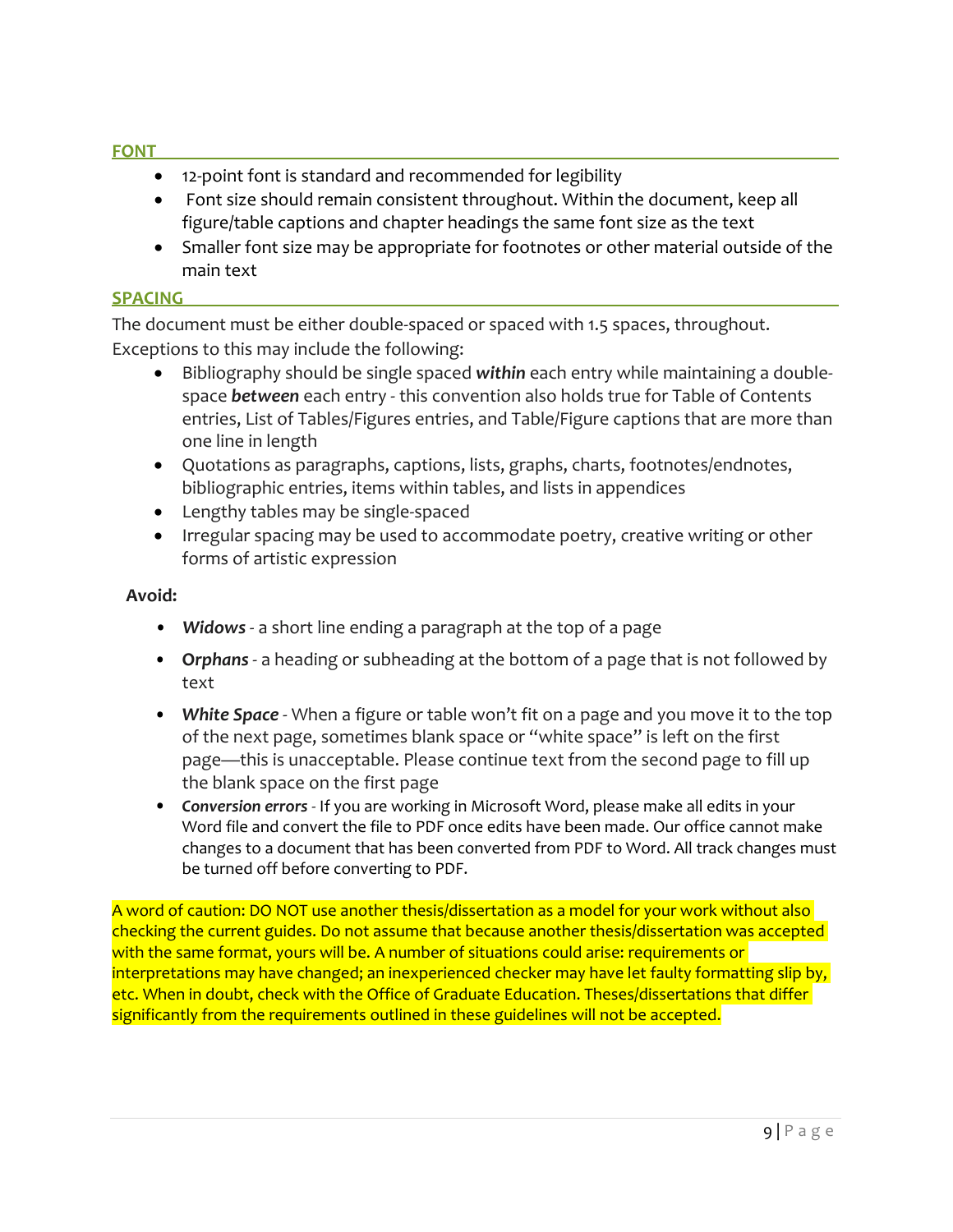#### <span id="page-9-0"></span>**TABLES & FIGURES**

Tables and figures may be numbered in one of two ways: 1) consecutively throughout the document (e.g. Table 1 – Table 10), or 2) double-numbered so that the table or figures' numbers reflect their locations in the document (Figure 2.3 is the third figure in Chapter 2, or Figure A.2 is the second figure in Appendix A). For consistency, do not mix these two types of numbering schemes within your dissertation or thesis.

The caption must be placed *above* a table, but *below* a figure. A List of Figures and a List of Tables should be placed after the Table of Contents if there are **5** *or more* figures and/or tables in your dissertation/thesis. Also, figures/tables should appear within the text as close to the reference as possible.

There are a few different options on how to incorporate figures within the dissertation/thesis. Please do not list figures/tables at the end of a chapter. We ask that figures/tables either be integrated into the text, moved to an Appendix, or uploaded as Supplemental Files. Each option is explained below.

If the information is pertinent to the surrounding text, it may make sense to integrate the figures/tables into the text of the chapters. This is very common for smaller figures/tables, but can apply to larger figures/tables as well. If some of these figures/tables are more supplemental to the dissertation/thesis content, there are a few additional options. Figures/tables can be moved into Appendices after the final chapter of the dissertation/thesis, directly before the References. These sections have headings in the same format as the chapters, for example:

#### **APPENDIX A**

#### **SUPPLEMENTAL FIGURES FOR CHAPTER 3**

<span id="page-9-1"></span>Alternatively, figures, tables or data sets that should be included with the dissertation/thesis material but don't necessarily need to appear within the dissertation/thesis itself can be uploaded as Supplemental Files. These will be published with your dissertation/thesis online, but not as a section within the dissertation/thesis. Please note that Supplemental Files will appear within UTD's digital repository, Treasures @ UT Dallas, but cannot be published to ProQuest UMI.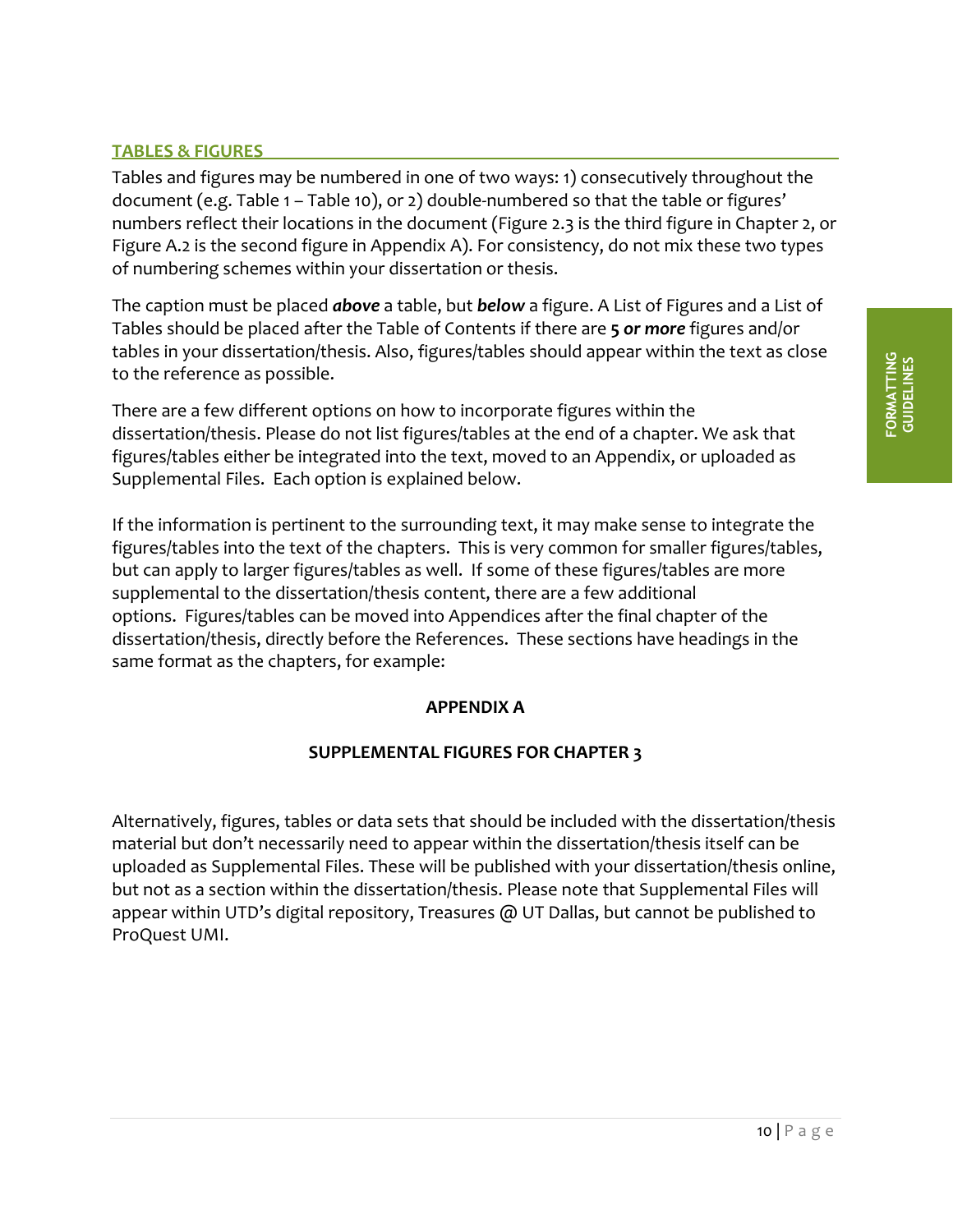#### **HEADINGS & PAGE NUMBERS**

Chapter headings should be centered, bold, in all caps, and 1.25" from the top of the page. **NOTE:** Page 1 is the first time any text can appear in bold face type—*do not* bold text within the preliminary pages.

> (line 1) **CHAPTER X** (line 2- leave one single line space) (line 3) **CHAPTER TITLE** (line 4- leave one single line space) (line 5- leave one single line space) (line 6) Begin text on this line, against the left margin

Lowercase Roman numerals, centered .75" from the bottom of the page, should be used to number preliminary pages, beginning with the preface and/or acknowledgments (see template for examples).

Arabic numerals, beginning with "1" are used to number all pages of the body of the dissertation/thesis. All page numbers should be centered, .75" from the bottom of the page.

#### <span id="page-10-0"></span>**USE OF PREVIOUSLY PUBLISHED PAPER(S) WITHIN A DISSERTATION/THESIS**

At the discretion of the advisor and program, the graduate candidate has the option to include as part of the dissertation or thesis, the text of an original paper or papers that have been or will be submitted to journals in the field. The inclusion of manuscripts co-authored by the candidate is acceptable. Where the student is not the sole author of a manuscript, the introductory material to the chapter must explicitly describe the student's contribution to the work and acknowledge the contributions of the other author(s) of the work.

#### **Contents**

- The manuscript thesis or dissertation must be more than a mere collection of manuscripts published or to be published. It must include a comprehensive abstract, a full introduction and literature review, and a final overall conclusion which interprets the results of the research and describes the contribution to the field.
- On the first page of the chapter based on a previous publication, a footnote must be included which acknowledges or gives credit to the previous publication. Also, use of a separate chapter title page, with authors and their affiliations listed, may be appropriate (see [Sample Pages\)](https://graduate.utdallas.edu/docs/SAMPLE%20PAGES_%201.25%20top%20margin%20and%20other%20revisions.pdf)*.*
- In addition, the styles used in manuscripts previously published or submitted for publication may follow the styles required by the journals. The pagination of the pages, however, must follow the guidelines for the traditional thesis/dissertation as outlined in this guide. The preliminary pages are the same as for the traditional thesis/dissertation.